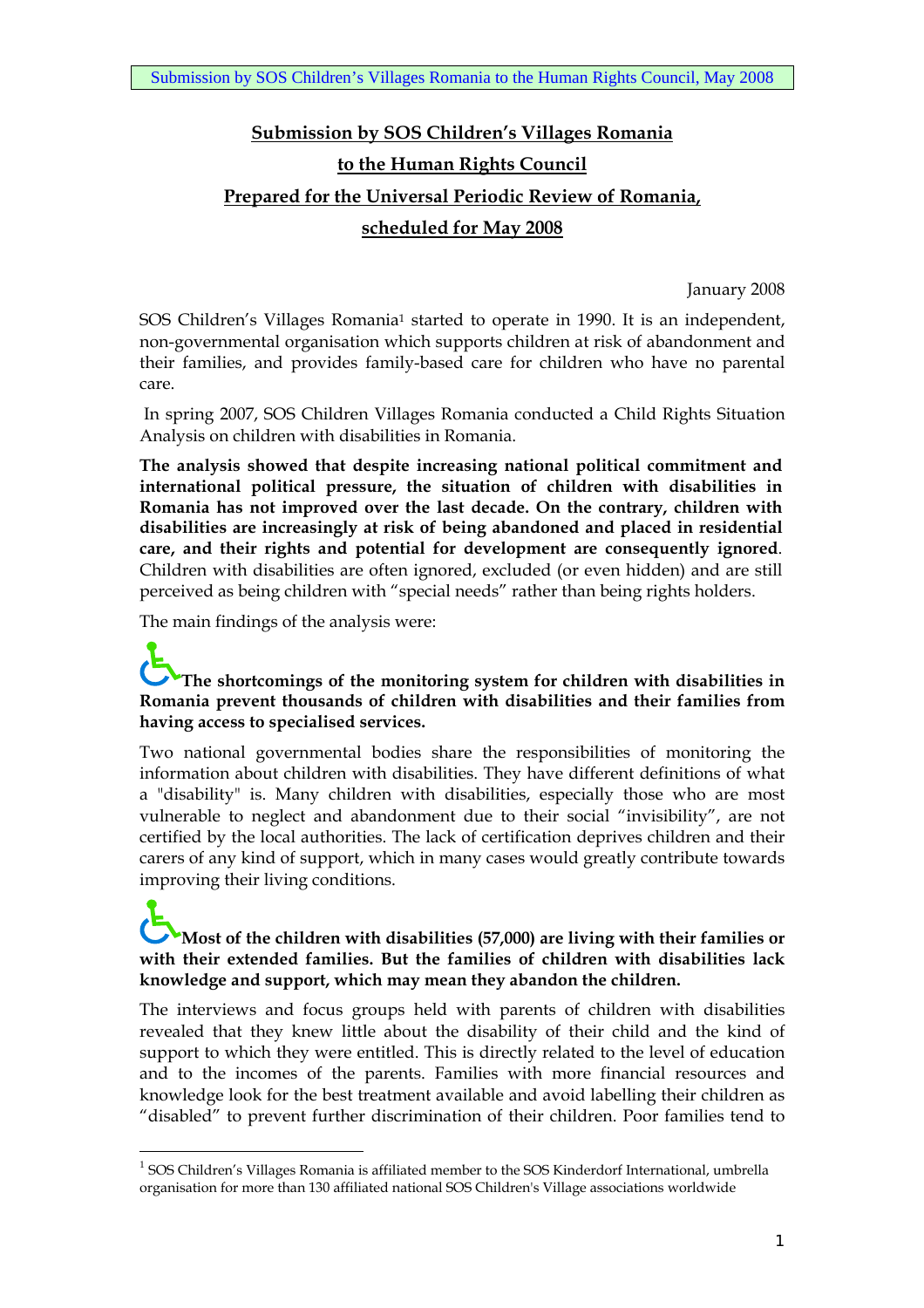reject their children at the same time as using them as a means of obtaining social and financial benefits.

### **The most common form of alternative care for children with disabilities is residential care, which often has features of institutionalisation. The deinstitutionalisation of children with disabilities takes a long time.**

About 10,000 children with disabilities have no parental care: 70% of them are in public or private placement centres and 30% are in foster care. Statistics also mention 6,700 children who are in "other situations", but no explanation is given.

Within the framework of the broader de-institutionalisation process, children with disabilities who cannot be reintegrated into their biological families should be assisted in family-type homes. The first family-type homes for children with disabilities opened two years ago and are just available in a few regions of the country. They are confronted with problems, such as lack of personnel, and frequent changes in staff, and are hindered by the low level of financial resources that is allocated for this type of assistance. Despite the fact that the homes are more child friendly, children in such homes still have little or no contact with the community and the chances of them having a better life are slim.

At the age of 18, children will be reintegrated into their families (very often the family that abandoned the child in the first place), or placed in institutions for adults with disabilities.

# **The national legislation on the protection and promotion of children's rights discriminates against children with disabilities who have no parental care.**

Children with disabilities still enter residential care at a very early age. In January 2007, 422 children with disabilities who were under the age of two were in placement centres, meaning that they have severe disabilities and are dependent on the services offered through residential care. No coherent and structured data exists to reveal the situation and the problems with which children with disabilities are confronted.

A stipulation of Law 272/2004 on the Protection and Promotion of the Rights of the Child is considered by specialists in the field to be a source of discrimination against children with disabilities. By law, children without parental care who are under the age of two must live with their extended family or be placed in foster families. However, if children have severe disabilities, they can be placed in residential care even if they are under the age of two. Specialists argue that this provision is/could be used as an excuse whenever family-based care is not available for young children with disabilities (no matter how severe the disability).

# **Children with disabilities face discrimination in their relationships with public authorities, particularly with medical and educational institutions.**

The example2 below is just one of thousands in the country.

*The principal of a high school refuses to let a 15 year-old child complete his/her compulsory education due to his/her physical disability. The child has the intellectual abilities to fulfil the* 

<sup>&</sup>lt;sup>2</sup> The example was mentioned by one participant in the focus-group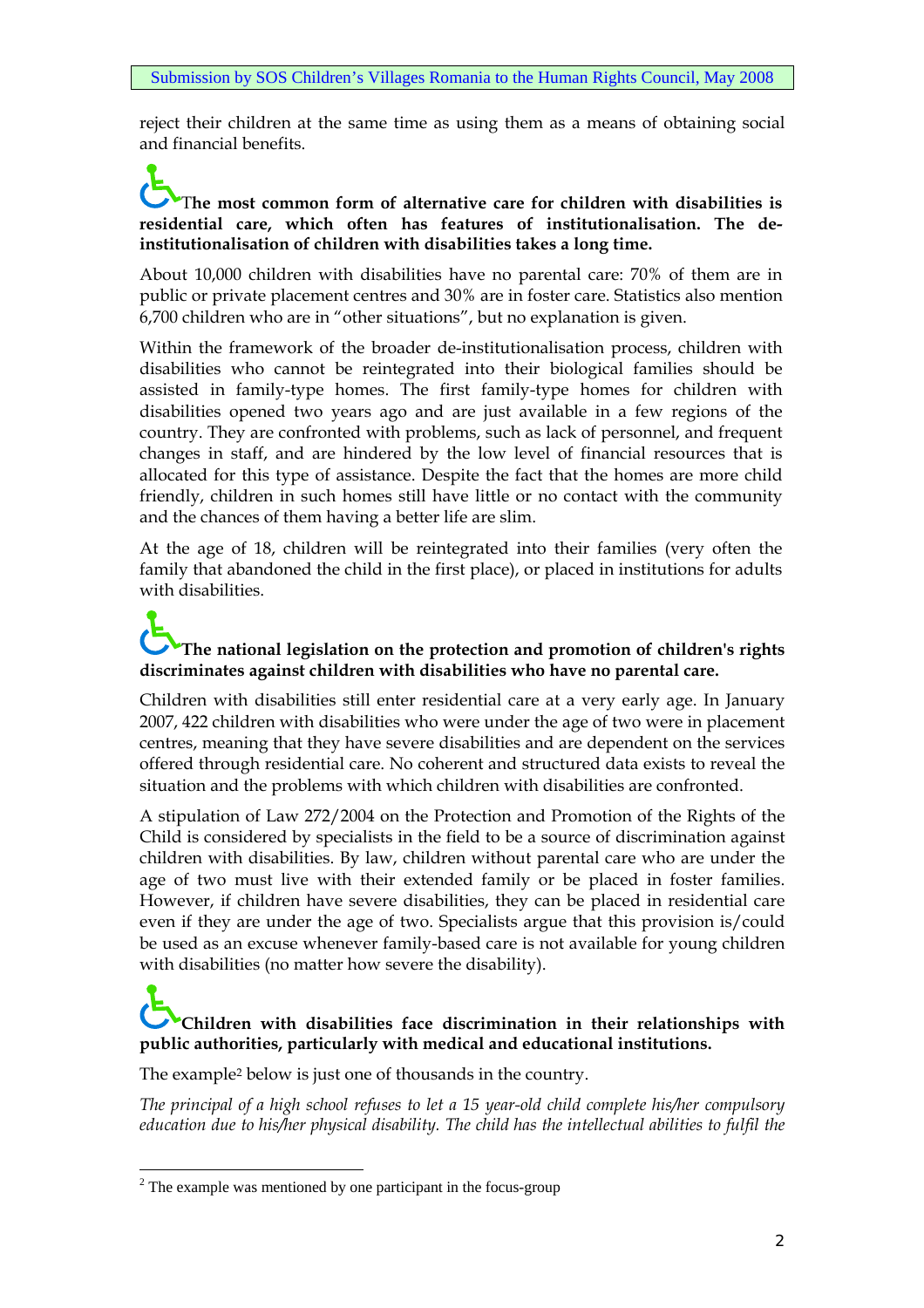*requirements. No law can force the high school to accept this child. Parents and teachers in mainstream education often show hostility towards the inclusion of children with disabilities.* 

The teachers' attitude of rejection is determined by several factors such as: a lack of training on working with disabilities; a lack of motivation to make an additional effort in their daily work; the personal values, and the level of tolerance and acceptance; the fear that accepting children with disabilities will give the school a bad reputation and that children with high intellectual potentials will no longer be attracted to their school.

### **Roma children, children from poor families or children without parental care are often labelled as children with disabilities and are sent to special schools, despite the fact that they have no disabilities.**

The children are considered to feel "happier and more appreciated" at specialised schools. Often, they are referred to as "special schools" purely because the children receive daily meals.

In the long term, this strategy reduces the children's chances of leading an independent and participative life and has a negative impact on their development. The only support they really need is extra tuition with specialised staff to help them to meet to school requirements.

### **The best interests of children are not always taken into account due to a shortage of resources and inadequate legal procedures.**

The lack of understanding of the legislation and a focus on quantitative indicators contributes to people ignoring the principle of the best interests of the child. For example3, *a boy with a moderate disability was moved from a placement centre into a familytype home together with children with severe disabilities. Even though the living conditions there were better than in the placement centre, it was noticed that the boy made progress more slowly and his chances of living an independent life reduced.* The environment of the placement centre was shown to stimulate the development of that particular child more effectively. The move to bring the boy back to the placement centre (initiated by the social worker responsible for the boy) was rejected. Moving the child back to a placement centre would have meant that he was being institutionalised, which is against the law.

### **Children with disabilities have less chance of being listened to and participating**

Among children with disabilities, those with physical disabilities have more of a chance of participating in consultation processes. Several NGOs have offered space for participation to children with disabilities and have included them in public debates.

# **Discriminatory public campaigns, indirectly promote the preconception that children with disabilities are nothing but a source of problems for their families.**

 $\overline{a}$ 

<sup>&</sup>lt;sup>3</sup> The example was mentioned by one participant in the focus-group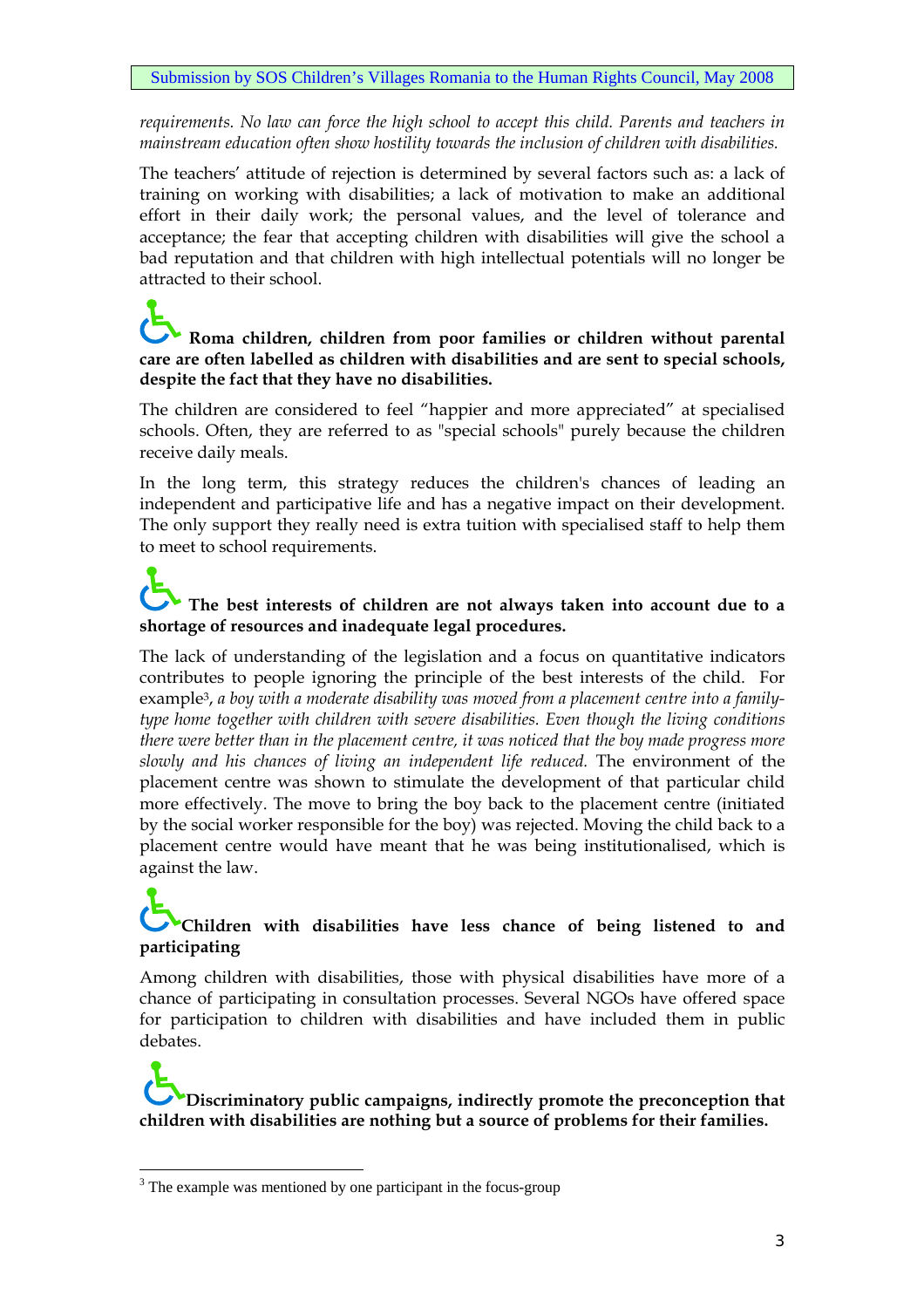A recent campaign to encourage pregnant women to have periodical medical examinations and tests, run by an NGO, used a false, discriminatory statement: *women who ignore pregnancy screens might give birth to a child with disabilities and their life will become a "prison"*. This type of approach is reminiscent of the communist decades, when parents were encouraged to send their disabled children to live in institutions.

In addition, is important to point out that gynaecologists often recommend the abortion of a foetus when disabilities are noticed, even after the maximum legal period of 16 weeks. Parents of children with disabilities have complained that they felt discriminated against and badly treated.

# **Child rights NGOs and parents' associations were instrumental in the reform in the field of the protection and care of children with disabilities.**

After 1990, the parents of children with disabilities joined forces and created parents' associations that lobbied and advocated for the rights of their children and promoted adequate care for children with disabilities: day care centres, rehabilitation centres, leisure activities, etc. Parents' associations also contributed by disseminating relevant information and offering emotional support.

**Based on the findings of the Child Rights Situation Analysis as well as on the current work of SOS Children's Villages Romania, the organisation urges the Human Rights Council to make specific recommendations to:** 

**1. Strengthen the families of children with disabilities to prevent child abandonment by:** 

- expanding the knowledge of these families;
- helping the families with adequate social, medical, financial and psychological support; and
- enlarging the network of day-care centres for children with disabilities.

**2. Support family- and community-based alternative care for those children with disabilities left without parental care by:** 

- ensuring adequate training for professional carers working through familyand community-based alternative care;
- developing professional resource centres for professional carers and the parents of children with disabilities; and
- developing and promoting respite centres as direct support for children with disabilities and their families (centres providing care for one - two weeks).

#### **3. Underline the need to promote and protect the rights of children with disabilities, as one of the most vulnerable groups of children in Romania**

#### **4. Call on the Romanian Government to fully respect its obligations in terms of the protection of children with disabilities without parental care by:**

- eliminating any discriminatory measures against children with disabilities from the current national child protection and care legislation